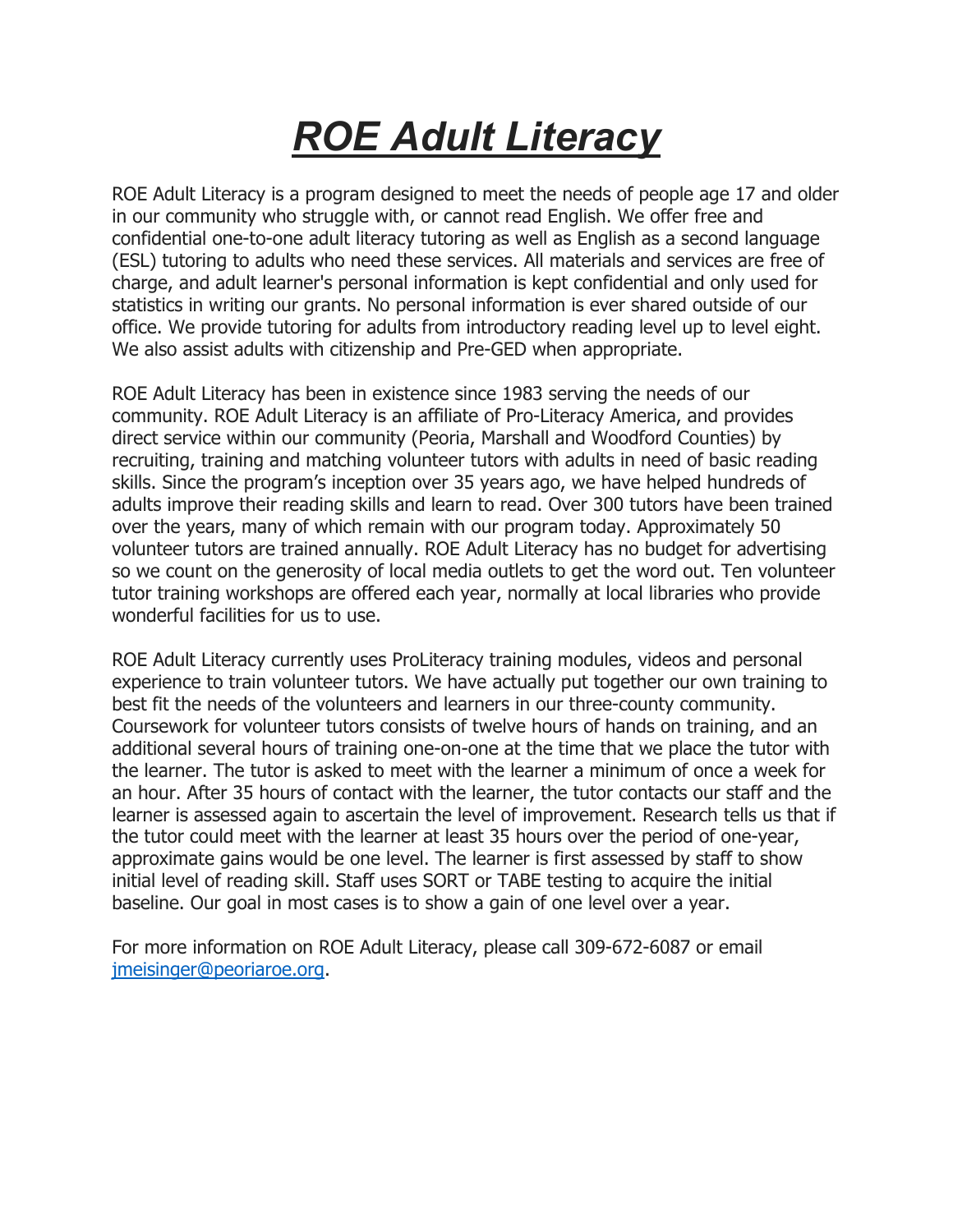#### **ROE Adult Literacy Portuguese**

O ROE Adult Literacy é um programa desenvolvido para atender às necessidades de pessoas com 17 anos ou mais em nossa comunidade que lutam com, ou não sabem ler inglês. Oferecemos aulas particulares gratuitas e confidenciais de alfabetização de adultos, bem como aulas de inglês como segunda língua (ESL) para adultos que precisam desses serviços. Todos os materiais e serviços são gratuitos, e as informações pessoais dos alunos adultos são mantidas em sigilo e usadas apenas para estatísticas por escrito para nossos subsídios. Nenhuma informação pessoal é compartilhada fora do nosso escritório. Fornecemos aulas particulares para adultos, desde o nível introdutório de leitura até o nível oito. Também ajudamos adultos com cidadania e pré-GED, quando apropriado.

O ROE Adult Literacy existe desde 1983, atendendo às necessidades de nossa comunidade. O ROE Adult Literacy é um afiliado da Pro-Literacy America e fornece serviço direto em nossa comunidade (condados de Peoria, Marshall e Woodford) recrutando, treinando e combinando tutores voluntários com adultos que precisam de habilidades básicas de leitura. Desde o início do programa, há mais de 35 anos, ajudamos centenas de adultos a melhorar suas habilidades de leitura e aprender a ler. Mais de 300 tutores foram treinados ao longo dos anos, muitos dos quais permanecem no nosso programa hoje. Aproximadamente 50 tutores voluntários são treinados anualmente. O ROE Adult Literacy não tem orçamento para publicidade, por isso contamos com a generosidade dos meios de comunicação locais para divulgar. Todos os anos, são oferecidos dez workshops de treinamento para voluntários, normalmente em bibliotecas locais, que oferecem maravilhosas instalações para uso.

O ROE Adult Literacy atualmente usa módulos de treinamento ProLiteracy, vídeos e experiência pessoal para treinar tutores voluntários. Na verdade, montamos nosso próprio treinamento para melhor atender às necessidades dos voluntários e alunos de nossa comunidade de três condados. O curso para tutores voluntários consiste em doze horas de treinamento prático e várias horas adicionais de treinamento individualmente, no momento em que colocamos o tutor com o aluno. Solicita-se ao tutor que se encontre com o aluno pelo menos uma vez por semana durante uma hora. Após 35 horas de contato com o aluno, o tutor entra em contato com nossa equipe e o aluno é avaliado novamente para verificar o nível de melhoria. A pesquisa nos diz que, se o tutor pudesse se encontrar com o aluno pelo menos 35 horas durante o período de um ano, os ganhos aproximados seriam de um nível. O aluno é avaliado primeiro pela equipe para mostrar o nível inicial de habilidade de leitura. Os funcionários usam os testes SORT ou TABE para adquirir a linha de base inicial. Nosso objetivo na maioria dos casos é mostrar um ganho de um nível ao longo de um ano.

For more information on ROE Adult Literacy, please call 309-672-6087 or email [jmeisinger@peoriaroe.org](mailto:jmeisinger@peoriaroe.org).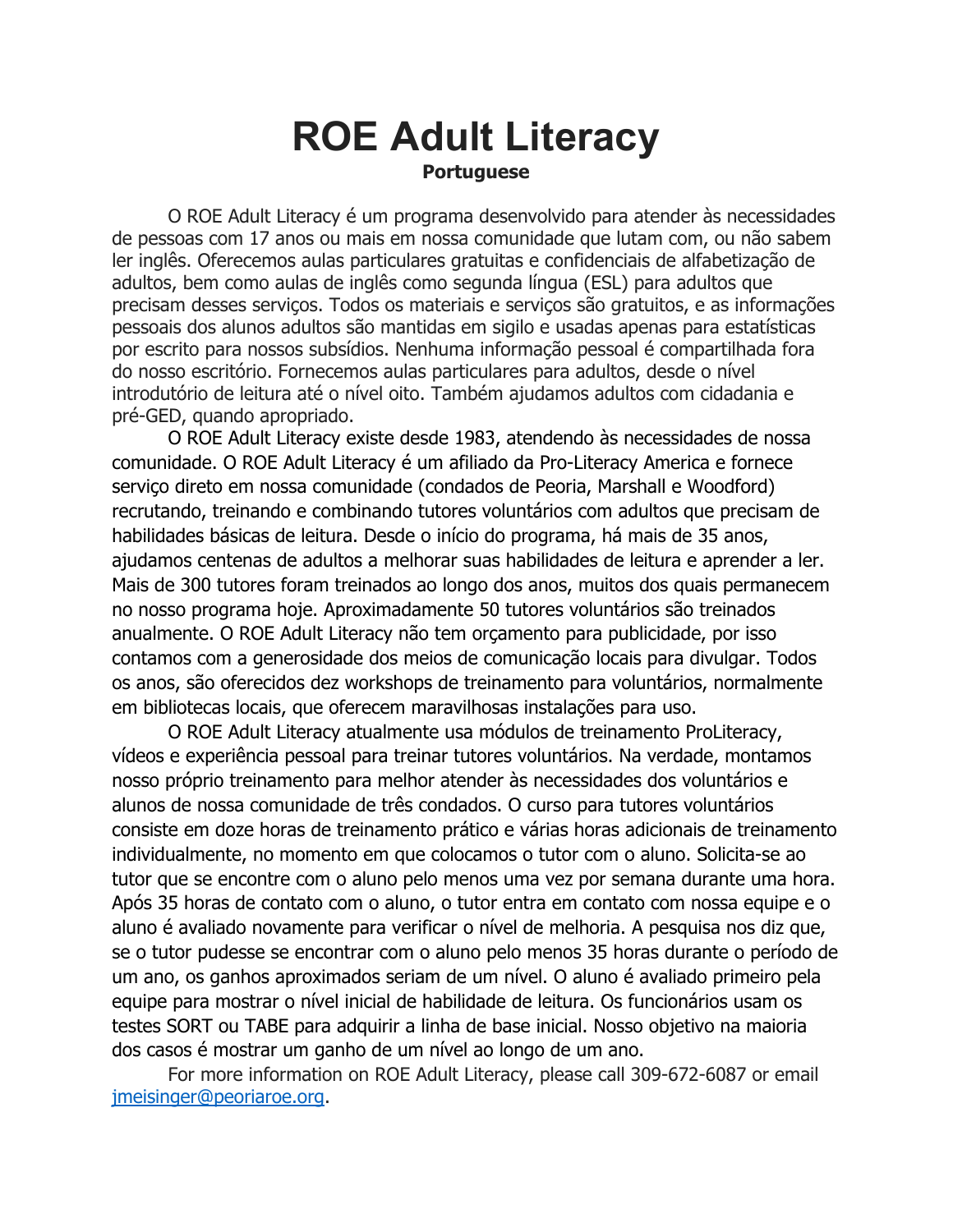## محو أمیة الكبار *ROE Arabic*

محو أمیة الكبار هو برنامج مصمم لتلبیة احتیاجات الأشخاص الذین تبلغ أعمارهم 17 ً عاما أو أكبر في مجتمعنا الذین ROE ً یعانون أو لا یستطیعون قراءة اللغة الإنجلیزیة. نحن نقدم دروسا مجانیة وسریة لتعلیم القراءة والكتابة من شخص إلى شخص للبالغین الذین یحتاجون إلى هذه الخدمات. جمیع المواد والخدمات (ESL (بالإضافة إلى دروس اللغة الإنجلیزیة كلغة ثانیة مجانیة ، ویتم الحفاظ على سریة المعلومات الشخصیة للمتعلم البالغ وتستخدم فقط للإحصاءات في كتابة المنح التي نقدمها. لا يتم مشاركة أي معلومات شخصية خارج مكتبنا. نحن نقدم دروسًا للبالغين بدءًا من مستوى القراءة التمهيدية وحتى المستوى .عند الاقتضاء GED ً الثامن. نحن نساعد أیضا البالغین الذین یحملون الجنسیة وقبل

هي إحدى Literacy Adult ROE .لقد كانت محو أمیة الكبار في مجال التعلیم منذ عام 1983 تخدم احتیاجات مجتمعنا و Peoria وهي تقدم خدمة مباشرة داخل مجتمعنا (مقاطعات ، America Literacy-Pro الشركات التابعة لـ عن طریق تجنید وتدریب ومطابقة المعلمین المتطوعین مع البالغین الذین یحتاجون إلى (Woodford و Marshall مهارات القراءة الأساسیة. منذ بدء البرنامج منذ أكثر من 35 عامًا ، ساعدنا مئات البالغین على تحسین مهاراتهم في القراءة وتعلم القراءة. تم تدریب أكثر من 300 معلم على مر السنین ، ولا یزال الكثیر منهم مع برنامجنا الیوم. یتم تدریب حوالي محو أمیة الكبار میزانیة للإعلان ، لذا فنحن نعتمد على سخاء وسائل الإعلام ROE مدرسًا متطوعًا سنویًا. لا یوجد لدى المحلیة لنشر الخبر. یتم تقدیم عشر ورش عمل تدریبیة للمدرسین المتطوعین كل عام ، عادة في المكتبات المحلیة التي توفر .تسهیلات رائعة لاستخدامنا

یستخدم Literacy Adult ROE حالیًا وحدات تدریب ProLiteracy ومقاطع فیدیو وتجربة شخصیة لتدریب المعلمین المتطوعین. لقد قمنا في الواقع بتجمیع تدریبنا الخاص لتناسب احتیاجات المتطوعین والمتعلمین في مجتمعنا المكون من ثلاث مقاطعات. تتكون الدورات الدراسیة للمعلمین المتطوعین من اثنتي عشرة ساعة من التدریب العملي ، وعدة ساعات إضافیة من التدریب واحد على واحد في الوقت الذي نضع فیه المعلم مع المتعلم. یطلب من المعلم مقابلة المتعلم على الأقل مرة واحدة في الأسبوع لمدة ساعة. بعد 35 ساعة من الاتصال مع المتعلم ، یتصل المعلم بموظفنا ویتم تقییم المتعلم مرة أخرى للتأكد من مستوى التحسن. یخبرنا البحث أنه إذا تمكن المعلم من مقابلة المتعلم لمدة 35 ساعة على الأقل خلال فترة عام واحد ، ً فستكون المكاسب التقریبیة مستوى واحد. یتم تقییم المتعلم أولا من قبل الموظفین لإظهار المستوى الأولي من مهارة القراءة. یستخدم الموظفون اختبار SORT أو TABE للحصول على خط الأساس الأولي. هدفنا في معظم الحالات هو إظهار ربح مستوى واحد على مدار عام.

لمزید من المعلومات حول محو أمیة الكبار *ROE* ، یرجى الاتصال بالرقم *6087-672-309* أو البرید الإلكتروني *.jmeisinger@peoriaroe.org*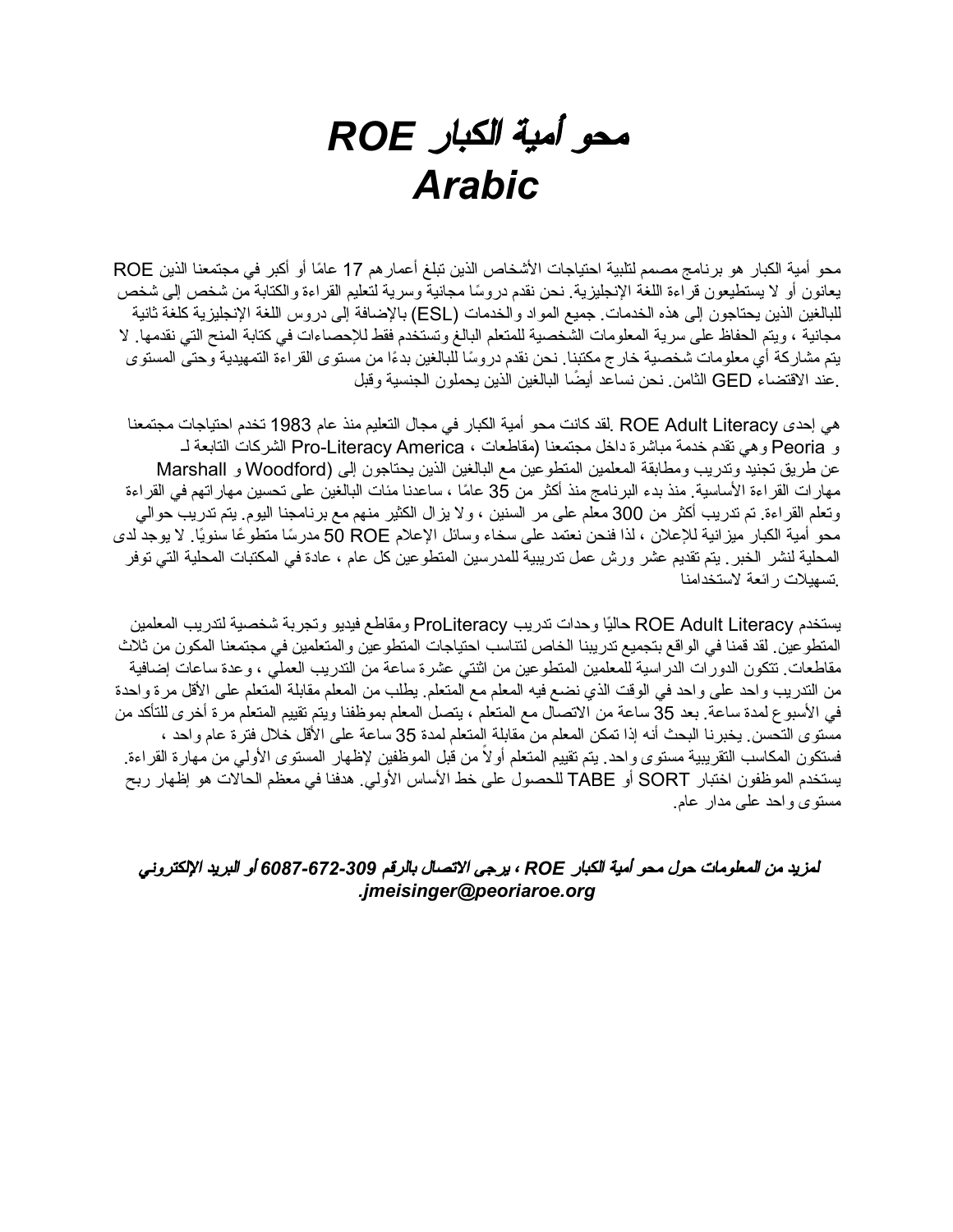*ROE*アダルトリテラシー **Japanese**

*ROE Adult Literacy*は、英語に苦労している、または英語を読むことができないコミュ ニティの*17*歳以上の人々のニーズを満たすように設計されたプログラムです。これら のサービスを必要とする成人向けに、無料で機密性の高い一対一の成人リテラシー チューターと、第二言語としての英語(*ESL*)チューターを提供しています。すべての 教材とサービスは無料で、大人の学習者の個人情報は秘密に保たれ、助成金を書く際の 統計にのみ使用されます。オフィスの外で個人情報が共有されることはありません。入 門レベルからレベル*8*までの成人向けの個別指導を提供しています。また、必要に応じ て、市民権および*Pre-GED*で成人を支援します。

ROEアダルトリテラシーは、1983年以来、コミュニティのニーズに応えてきました。 ROE Adult LiteracyはPro-Literacy Americaの関連会社であり、ボランティアチューター を基本的なリーディングスキルが必要な大人と募集、トレーニング、マッチングするこ とにより、コミュニティ(Peoria、Marshall、Woodford郡)で直接サービスを提供し ています。 35年以上前にプログラムが開始されて以来、数百人の大人がリーディング スキルを向上させ、読むことを学ぶのを支援してきました。長年にわたって300人以上 のチューターがトレーニングを受けており、その多くは現在もプログラムに残っていま す。毎年約50人のボランティアチューターが訓練されています。 ROE Adult Literacyに は広告の予算がないため、地元のメディアの寛大さを頼りに宣伝します。毎年10のボ ランティアチュータートレーニングワークショップが、通常は地元の図書館で提供され ており、私たちが使用できるすばらしい施設を提供しています。

ROE Adult Literacyは現在、ProLiteracyトレーニングモジュール、ビデオ、および個人 的な経験を使用してボランティアチューターをトレーニングしています。実際に、3郡 のコミュニティのボランティアと学習者のニーズに最適な独自のトレーニングをまとめ ました。ボランティアチューターのコースワークは、12時間の実地トレーニングと、 チューターを学習者と一緒に配置するときに追加の数時間の個別トレーニングで構成さ れます。チューターは、週に最低1時間は1時間、学習者と会うように求められます。 学習者との35時間の連絡後、チューターがスタッフに連絡し、学習者は再び評価され て改善レベルを確認します。調査によると、チューターが1年間で少なくとも35時間学 習者と会うことができれば、おおよそのレベルは1レベルになります。学習者は最初に スタッフによって評価され、初級の読解力が示されます。スタッフは、SORTまたは TABEテストを使用して、初期ベースラインを取得します。ほとんどの場合の目標は、 1年間で1レベルのゲインを示すことです。

ROEアダルトリテラシーの詳細については、309-672-6087に電話するか、jmeisinger @ peoriaroe.orgにメールしてください。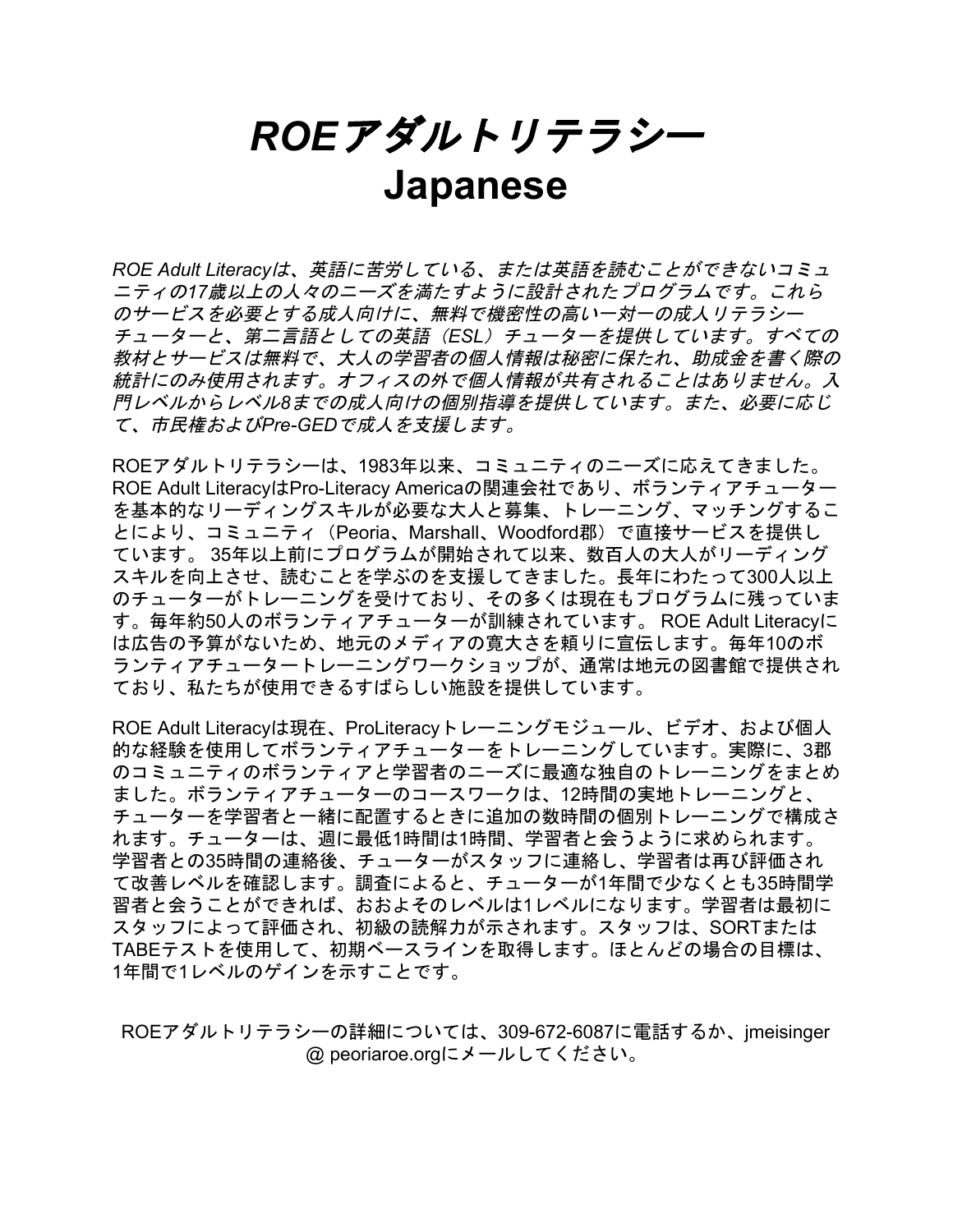### **ROE**成人素养 **Mandarin**

ROE成人扫盲计划旨在满足社区中17岁或以上与英语交往或不懂英语的人们的需求。我 们为需要这些服务的成年人提供免费和保密的一对一成人扫盲辅导,以及英语作为第二语 言(ESL)辅导。所有材料和服务都是免费的,成年学习者的个人信息将被保密,仅用于 统计我们的赠款。在我们办公室之外,不会共享任何个人信息。我们为成人提供入门级到 八级的辅导。我们还会在适当的时候为成年人提供公民身份和Pre-GED帮助。

自1983年以来,ROE成人扫盲服务便已开始满足我们社区的需求。 ROE Adult Literacy 是Pro-Literacy America的子公司, 通过招募, 培训志愿导师并将其与需要基本阅读技能 的成年人相匹配,在我们的社区 (Peoria, Marshall和Woodford县) 内提供直接服务。 自该计划于35年前启动以来,我们已帮助数百名成年人提高了他们的阅读技能并学会了 阅读。这些年来,已经培训了300多名导师,其中许多仍然保留在我们今天的课程中。每 年大约培训50名志愿导师。 ROE Adult Literacy没有广告预算,因此我们可以依靠当地媒 体的慷慨解囊。每年都会举办十次志愿者导师培训讲习班,通常在当地图书馆为您提供方 便的便利设施。

ROE成人扫盲目前使用ProLiteracy培训模块,视频和个人经验来培训志愿者导师。实际 上,我们已经组织了自己的培训,以最适合我们三县社区的志愿者和学习者的需求。志愿 导师的课程工作包括十二个小时的动手训练,以及在我们将导师与学习者放在一起时进行 的一对一培训。要求导师每周至少一次与学习者见面一个小时。与学习者接触35小时后 ,导师会与我们的工作人员联系,并再次评估学习者以确定改进的程度。研究告诉我们, 如果导师在一年内至少可以与学习者见面35个小时,那么大致收益将是一个水平。学习 者首先要经过员工评估,以显示其初始阅读水平。员工使用SORT或TABE测试来获取初 始基准。在大多数情况下,我们的目标是在一年中显示出一个水平的增长。

有关**ROE**成人扫盲的更多信息,请致电**309-672-6087**或发送电子邮件至 **[jmeisinger@peoriaroe.org](mailto:jmeisinger@peoriaroe.org)**。